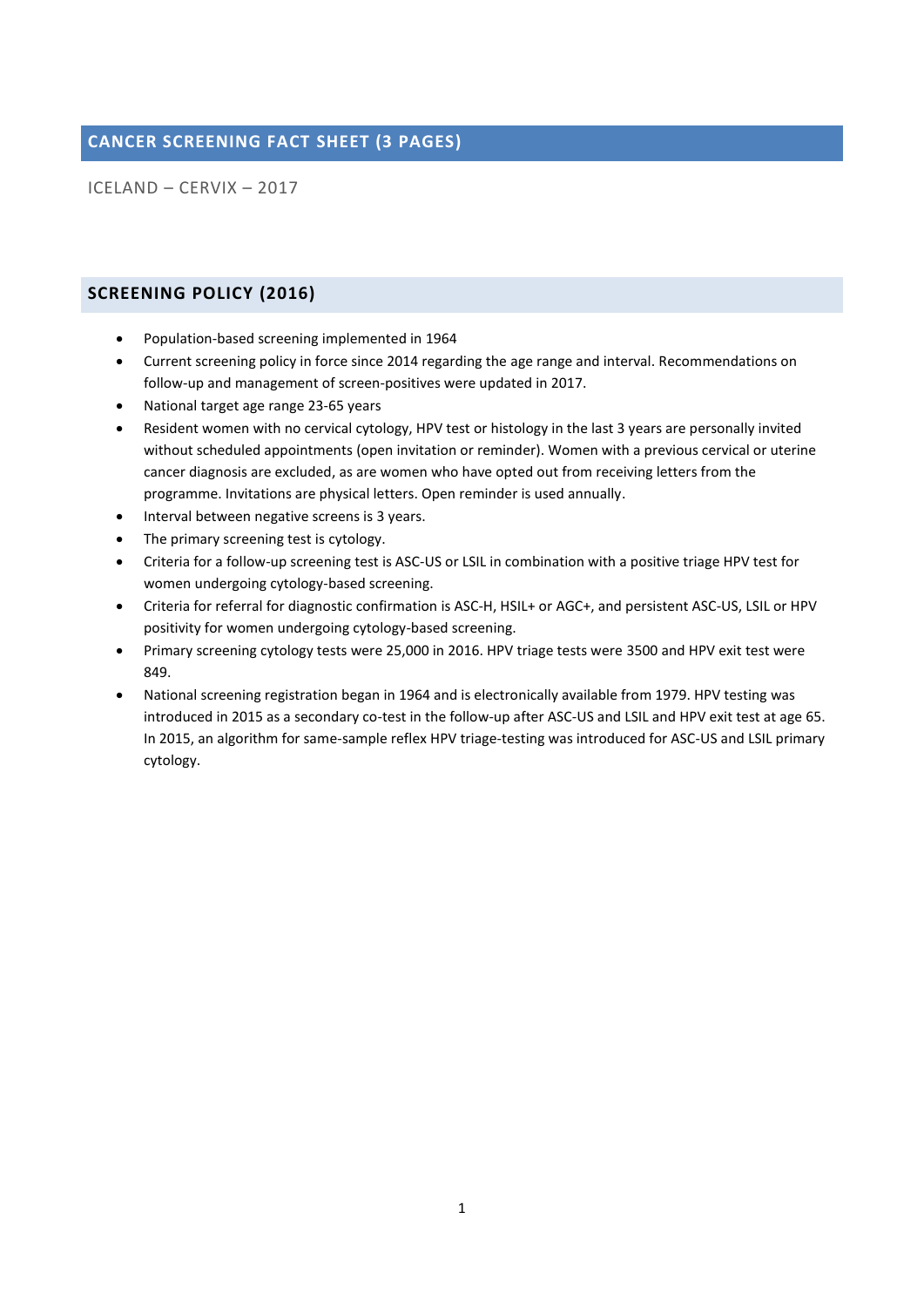## **POPULATION, TESTS AND TEST COVERAGE (2016)**

**Population data** is retrieved from the Statistics Iceland as the aggregate number of resident women at the end of each calendar year stratified by birth year. No exclusion criteria were used. Statistics Iceland publishes population data as of the 1st of January each year. For Nordscreen the data is applied to the  $31<sup>st</sup>$  of December the previous year.

**Individual level screening test data** is retrieved from the electronic screening records at the Cancer Detection Clinic in Iceland covering all cytology and HPV tests from the cervix regardless of indication. The screening register includes all cervical tests analysed in Iceland, as laboratories transfer these tests to the programme management. The number of women tested in each period is calculated by internal linkage by using the unique personal identifier. National registration coverage of screening test data should be close to 100% from 1964 and onwards.

**Test coverage** is calculated as the proportion of women in a specified age range on the last day of the index year with at least one registered test in a specified preceding period of time. The population data is aggregate data as individual population data is not available for each year. The numerator is therefore the number of tests at the end of the index year but the denominator is the aggregate population at the end of the index year.

The use of aggregate population data may overestimate test coverage especially when extending the coverage interval (follow-up) since emigrated persons can be included in the numerator but not in the denominator. Test coverage may also be overestimated due to the fact that some individuals are screened without being residents in Iceland. People living temporarily abroad (e.g. students) have their tests taken on holiday in Iceland. Also, refugees are offered screening even though they are not residents and perhaps never will be.

#### **Summary measures [age range] – INDEX YEAR: 2016**

1

| 93 640  |
|---------|
| 65 3 24 |
| 25 900  |
| 25 107  |
| 17 153  |
| 67,7%   |
| 80.7%   |
|         |

**\*The common core age range [30-59] is the minimum age group targeted in EU countries that have populationbased screening policies in place.<sup>1</sup>**

<sup>&</sup>lt;sup>1</sup> Cancer Screening in the European Union (2017) Report on the implementation of the Council Recommendation on cancer screening. Available from

[https://ec.europa.eu/health/sites/health/files/major\\_chronic\\_diseases/docs/2017\\_cancerscreening\\_2ndreportimple](https://ec.europa.eu/health/sites/health/files/major_chronic_diseases/docs/2017_cancerscreening_2ndreportimplementation_en.pdf) [mentation\\_en.pdf](https://ec.europa.eu/health/sites/health/files/major_chronic_diseases/docs/2017_cancerscreening_2ndreportimplementation_en.pdf)